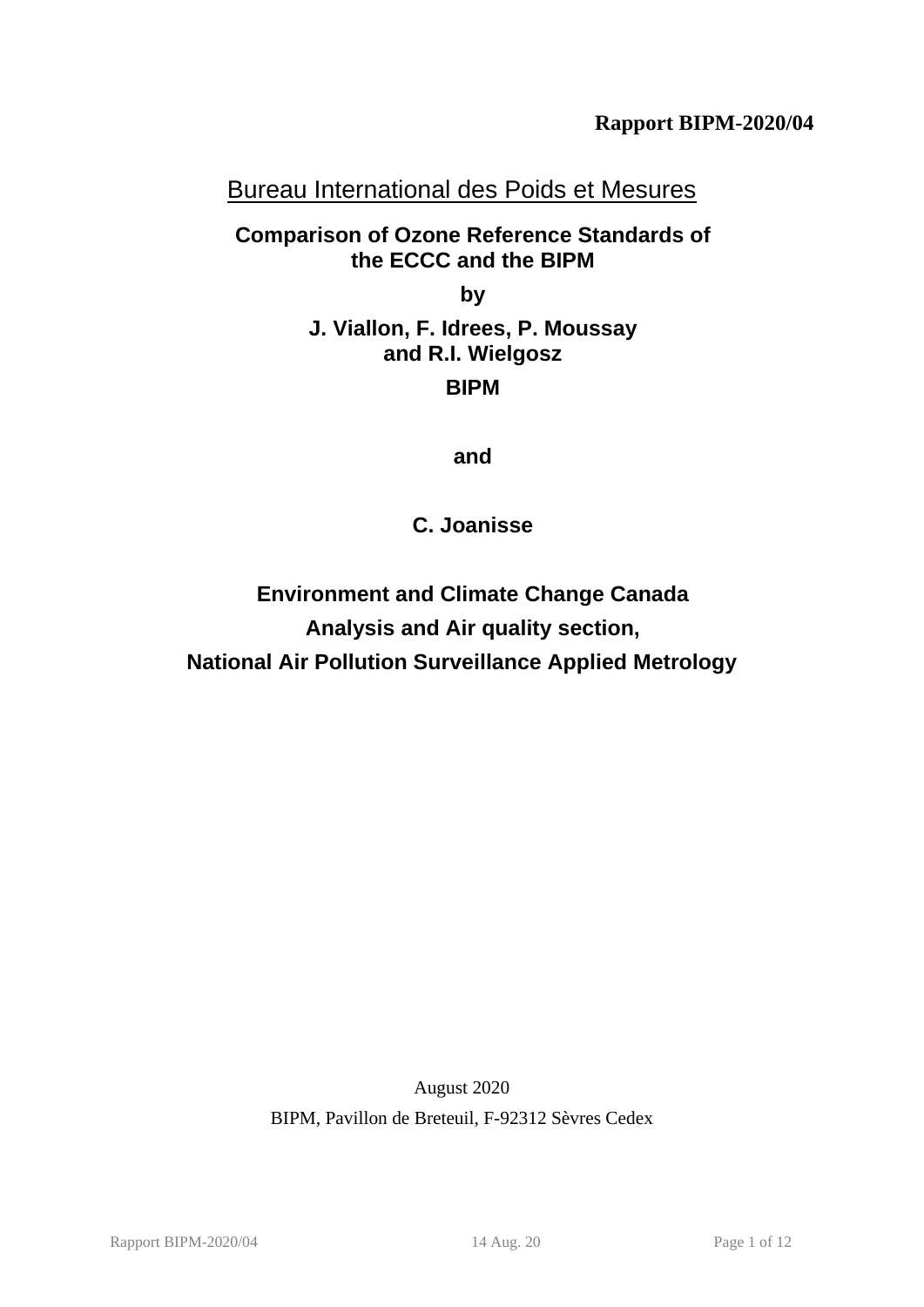# **Comparison of Ozone Reference Standards of the [ECCC](#page-0-0) and the BIPM, February 2020**

Joële Viallon<sup>[1](#page-1-1)\*</sup>, Faraz Idrees<sup>1</sup>, Philippe Moussay<sup>1</sup>, Robert Wielgosz<sup>1</sup>, Claude Joanisse<sup>2</sup>

- <sup>1</sup> BIPM (Bureau International des Poids et Mesures), Pavillon de Breteuil, F-92312 Sèvres, France
- <span id="page-1-0"></span><sup>2</sup> [ECCC](#page-0-0) (Environment and Climate Change Canada), 335 River Road, Ottawa, ON, Canada

#### **Abstract**

A comparison of the ozone reference standards of the [Environment and](#page-1-0)  [Climate Change Canada](#page-1-0) [\(ECCC\)](#page-0-0) and of the Bureau International des Poids et Mesures (BIPM) has been performed. Both institutes maintain Standard Reference Photometers (SRPs), developed by the National Institute of Standards and Technology (NIST), as their reference standards. The instruments were compared over a nominal ozone amount-of-substance fraction range of 0 nmol/mol to 500 nmol/mol and the results showed good agreement.

#### Contents:

| <b>COMPARISON OF OZONE REFERENCE STANDARDS OF THE ECCC AND THE BIPM, JUNE 2018</b> |  |
|------------------------------------------------------------------------------------|--|
|                                                                                    |  |
|                                                                                    |  |
|                                                                                    |  |
|                                                                                    |  |
|                                                                                    |  |
|                                                                                    |  |
|                                                                                    |  |
|                                                                                    |  |
|                                                                                    |  |
|                                                                                    |  |
| 10. ANALYSIS OF THE MEASUREMENT RESULTS BY GENERALIZED LEAST-SQUARE REGRESSION  10 |  |
| 11. HISTORY OF COMPARISONS BETWEEN BIPM SRP27, SRP28 AND ECCC SRP12 11             |  |
|                                                                                    |  |
|                                                                                    |  |
|                                                                                    |  |

<span id="page-1-1"></span><sup>\*</sup> Author for correspondence. E-mail  $\overline{|\text{viallon}\textcircled{bipm.org}}$ , Tel: +33 1 45 07 62 70, Fax: +33 1 45 07 20 21.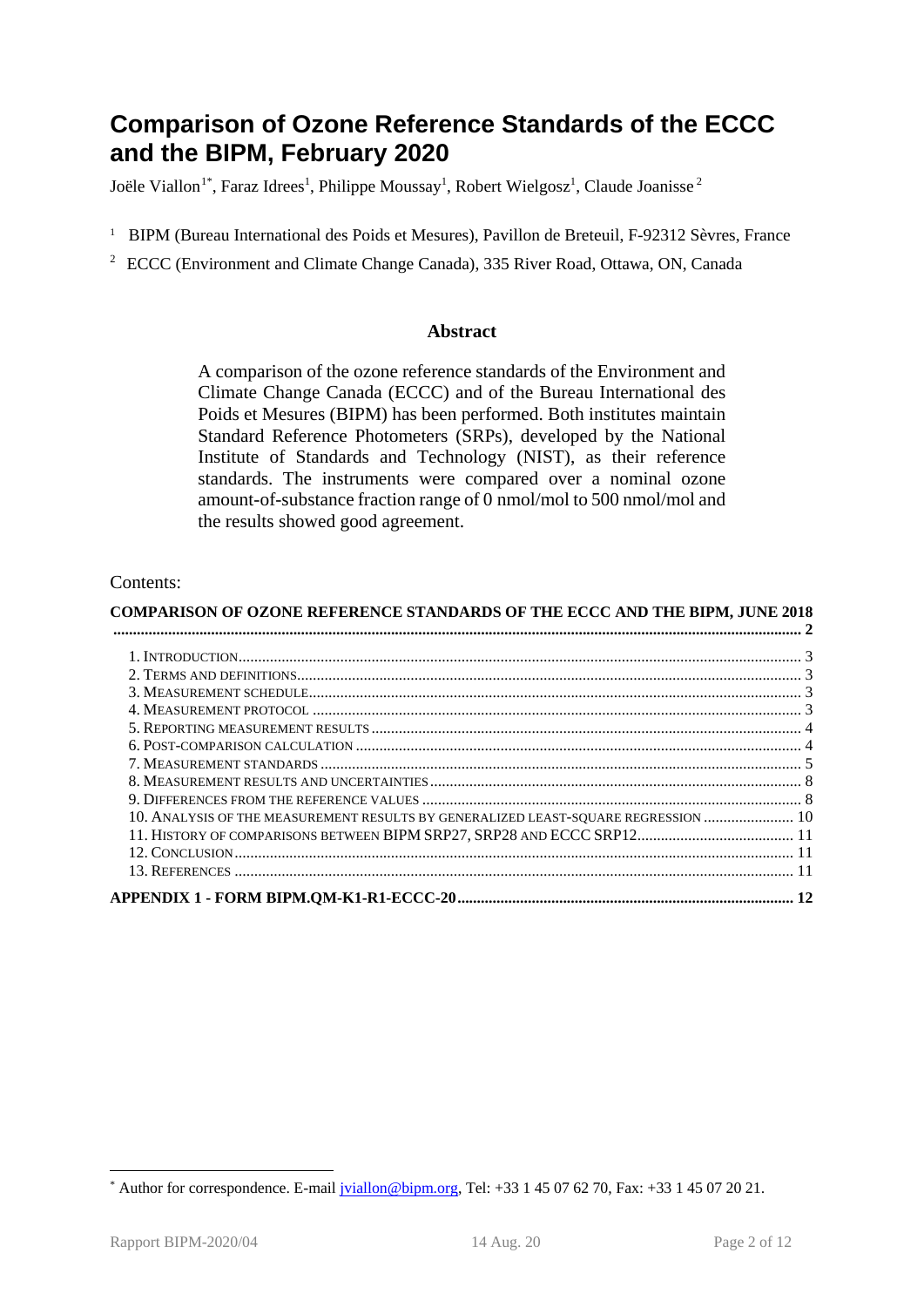### **1. Introduction**

A comparison of the ozone reference standards of th[e Environment and Climate Change Canada](#page-1-0) [\(ECCC\)](#page-0-0) and of the Bureau International des Poids et Mesures (BIPM) was performed. Both institutes maintain Standard Reference Photometers (SRPs), developed by the National Institute of Standards and Technology (NIST) as their reference standards. This comparison was performed following the protocol established for the key comparison BIPM.QM-K1, described briefly in section [4.](#page-2-0) A description of the standards is given in section [7](#page-4-0) of this report, together with their uncertainty budgets. The results of the comparison are given in sections [8,](#page-7-0) [9](#page-7-1) and [10.](#page-9-0)

## **2. Terms and definitions**

- *x*nom: nominal ozone amount-of-substance fraction in dry air furnished by the ozone generator
- *x*<sup>A</sup>*,i*: *i*th measurement of the nominal value *x*nom by the photometer A
- $\bar{x}_A$ : the mean of *N* measurements of the nominal value  $x_{\text{nom}}$  measured by the photometer

$$
A: \overline{x}_A = \frac{1}{N} \sum_{i=1}^N x_{A,i}
$$

- *s*<sup>A</sup> : standard deviation of *N* measurements of the nominal value *x*nom measured by the *N* 1

photometer A : 
$$
s_A^2 = \frac{1}{N-1} \sum_{i=1}^{N} (x_{A,i} - \overline{x}_A)^2
$$

- The result of the linear regression fit performed between two sets of data measured by the photometers A and B during a comparison is written:  $x_A = a_{A,B} x_B + b_{A,B}$ . With this notation, the photometer A is compared against the photometer B.  $a_{A,B}$  is dimensionless and  $b_{A,B}$  is expressed in units of nmol/mol.

#### **3. Measurement schedule**

Measurements reported in this report were performed from 3 to 6 February 2020 at the BIPM.

## <span id="page-2-0"></span>**4. Measurement protocol**

This comparison was performed following the protocol established for the key comparison BIPM.QM-K1. A[s ECCC](#page-0-0) is not a Designated Institute under the CIPM MRA, the results of this comparison cannot be included in BIPM.QM-K1, but are published in this BIPM report.

The protocol is summarized in this section. The complete version can be downloaded from the BIPM website [\(http://www.bipm.org/utils/en/pdf/BIPM.QM-K1\\_protocol.pdf\)](http://www.bipm.org/utils/en/pdf/BIPM.QM-K1_protocol.pdf).

<span id="page-2-1"></span>This comparison was performed following protocol A, corresponding to a direct comparison between the [ECCC](#page-0-0) national standard SRP12 and the common reference standard BIPM-SRP27 maintained at the BIPM. A comparison between two (or more) ozone photometers consists of producing ozone-air mixtures at different amount-of-substance fractions over the required range, and measuring these with the photometers.

#### 4.1. Ozone generation

The same source of purified air is used for all the ozone photometers being compared. This air is used to provide reference air as well as the ozone-air mixture to each ozone photometer. Ambient air is used as the source for reference air. The air is compressed with an oil-free compressor, dried and scrubbed with a commercial purification system so that the amount-of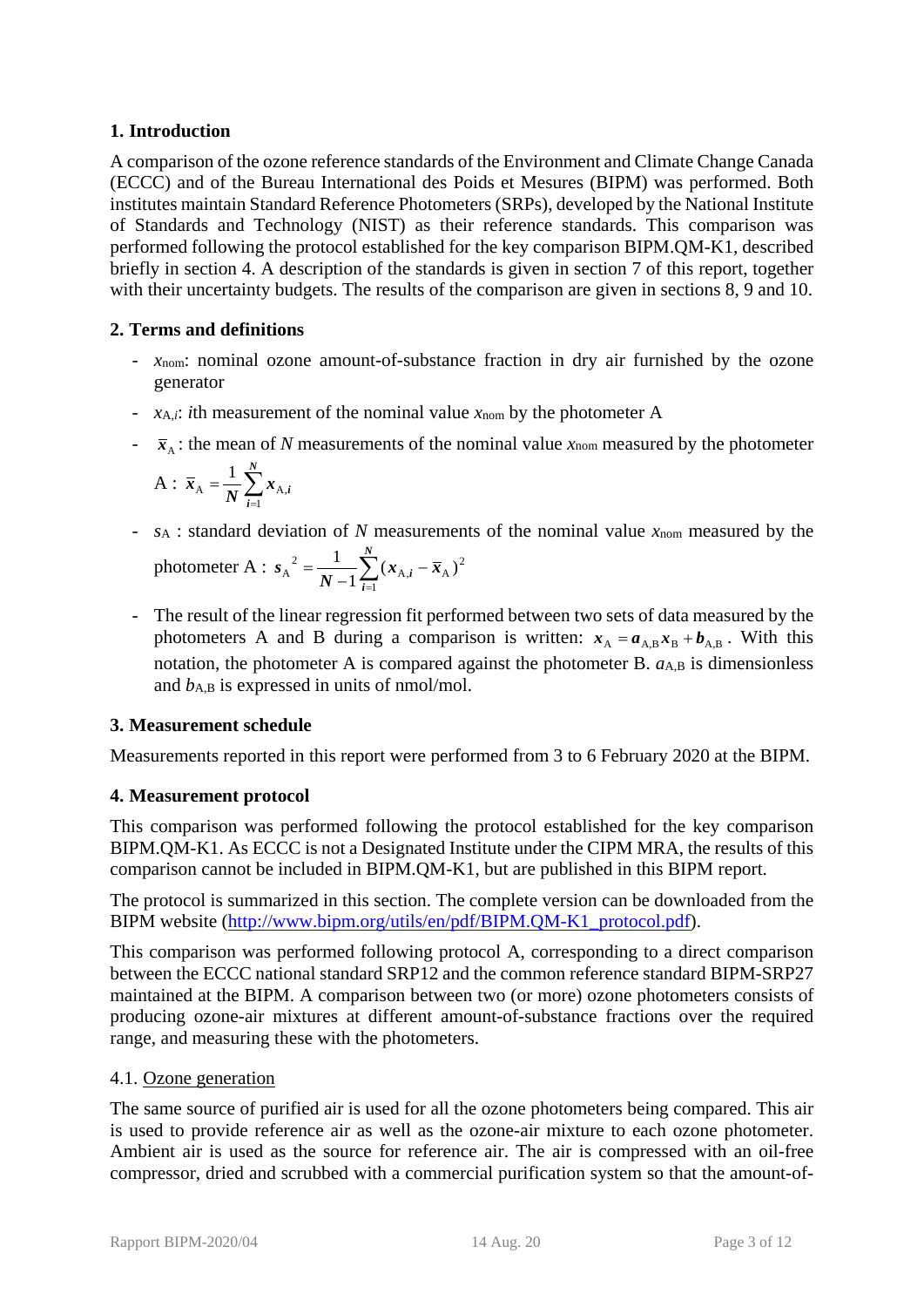substance fraction of ozone and nitrogen oxides remaining in the air is below detectable limits. The relative humidity of the reference air is monitored and the amount-of-substance fraction of water in air is typically found to be less than 3 μmol/mol. The amount-of-substance fraction of volatile organic hydrocarbons in the reference air was measured (November 2002), with no amount-of-substance fraction of any detected component exceeding 1 nmol/mol.

A common dual external manifold in Pyrex is used to furnish the necessary flows of reference air and ozone-air mixtures to the ozone photometers. The two columns of this manifold are vented to atmospheric pressure.

#### 4.2. Comparison procedure

Prior to the comparison, all the instruments were switched on and allowed to stabilize for at least 8 hours. The pressure and temperature measurement systems of the instruments were checked at this time. If any adjustments were required, these were noted. For this comparison, no adjustments were necessary.

One comparison run includes ten different amount-of-substance fractions distributed over the range, together with the measurement of reference air at the beginning and end of each run. The nominal amount-of-substance fractions were measured in a sequence imposed by the protocol (0, 220, 80, 420, 120, 320, 30, 370, 170, 500, 270, and 0) nmol/mol. Each of these points is an average of ten single measurements.

For each nominal value of the ozone amount-of-substance fraction  $x_{nom}$  furnished by the ozone generator, the standard deviation *SSRP27* of the set of ten consecutive measurements *xSRP27,i* recorded by BIPM-SRP27 was calculated. The measurement results were considered valid if *s*SRP27 was less than 1 nmol/mol, which ensures that the photometers were measuring a stable ozone concentration. If not, another series of ten consecutive measurements was performed.

## 4.3. Comparison repeatability

The comparison procedure was repeated continuously to evaluate its repeatability. The participant and the BIPM decided when both instruments were stable enough to start recording a set of measurement results to be considered as the official comparison results.

## 4.4. SRP27 stability check

A second ozone reference standard, BIPM-SRP28, was included in the comparison to verify its agreement with BIPM-SRP27 and thus follow its stability over the period of the ongoing key comparison.

#### **5. Reporting measurement results**

<span id="page-3-0"></span>The participant and the BIPM staff reported the measurement results on the result form BIPM.QM-K1-R1, provided by the BIPM, and which is available on the BIPM website. It includes details of the comparison conditions, measurement results and associated uncertainties, as well as the standard deviation for each series of ten ozone amount-of-substance fractions measured by the participant's standard and the common reference standard. The completed form, BIPM.QM-K1-R1-ECCC-20 is given in the Appendix 1.

#### <span id="page-3-1"></span>**6. Post-comparison calculation**

All calculations were performed by the BIPM using the information on form [BIPM.QM-K1-](#page-3-0) [R1.](#page-3-0) It includes the difference from the reference value at two nominal ozone amount-ofsubstance fractions, which are considered as degrees of equivalence for the key comparison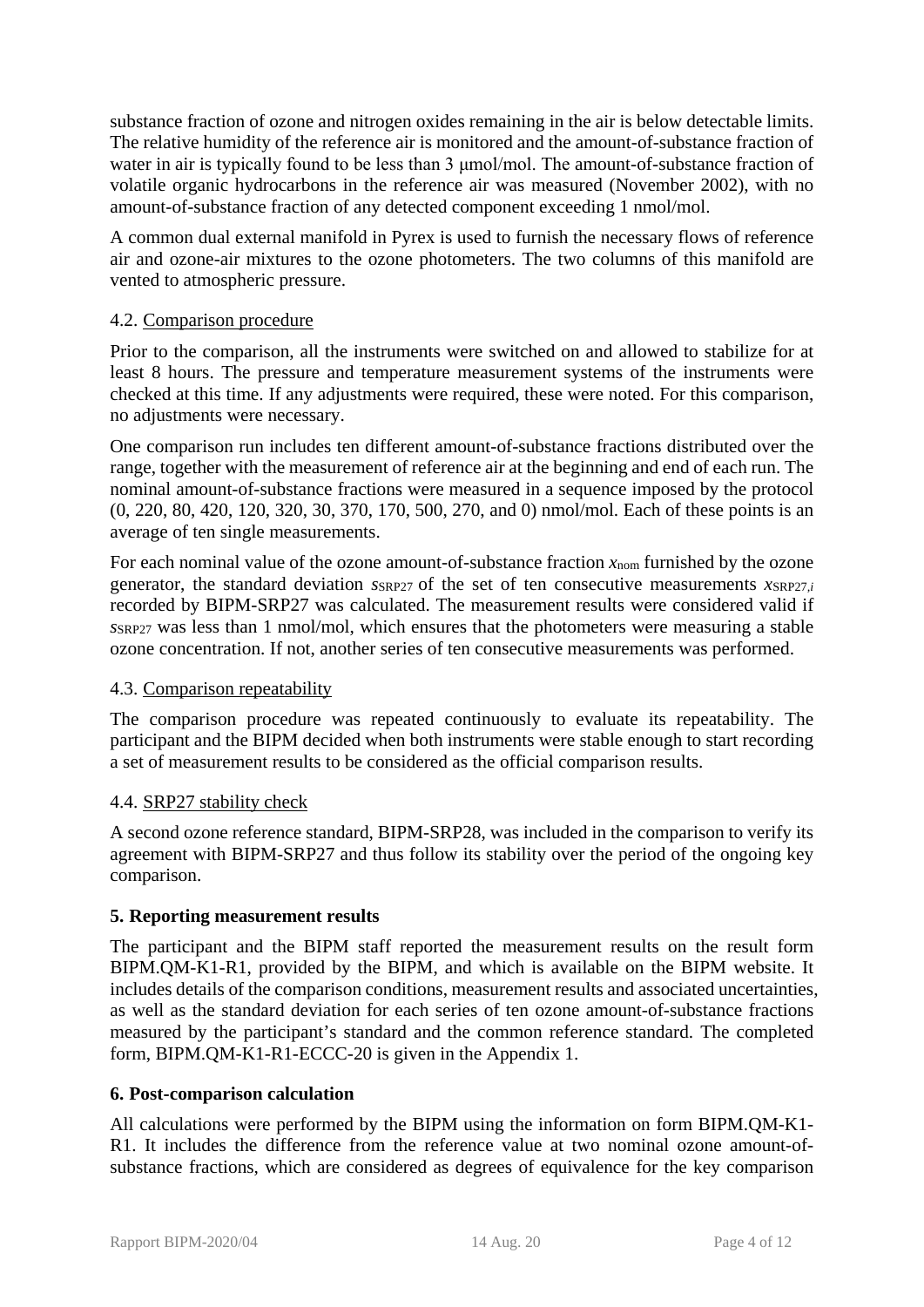BIPM.QM-K1. For information, the difference from the reference value at all nominal ozone amount-of-substance fractions are reported in the same form, as well as the linear relationship between the participant's standard and the common reference standard.

### <span id="page-4-0"></span>**7. Measurement standards**

The instruments maintained by the BIPM and the [ECCC](#page-0-0) are Standard Reference Photometers (SRP) built by the NIST. More details on the instrument's operating principle and its capabilities can be found in [1]. The following section describes the measurement principle and the uncertainty budgets.

#### 7.1. Measurement equation of a NIST SRP

The measurement of the ozone amount-of-substance fraction by an SRP is based on the absorption of radiation at 253.7 nm by ozonized air in the gas cells of the instrument. One particular feature of the instrument design is the use of two gas cells to overcome the instability of the light source. The measurement equation is derived from the Beer-Lambert and ideal gas laws. The number concentration (*C*) of ozone is calculated from:

$$
C = \frac{-1}{2\sigma L_{\text{opt}}} \frac{T}{T_{\text{std}}} \frac{P_{\text{std}}}{P} \ln(D) \tag{1}
$$

where

- $\sigma$  is the absorption cross-section of ozone at 253.7 nm under standard conditions of temperature and pressure,  $1.1476 \times 10^{-17}$  cm<sup>2</sup>/molecule [2].
- *L*<sub>opt</sub> is the mean optical path length of the two cells:
- *T* is the measured temperature of the cells;
- $T_{std}$  is the standard temperature (273.15 K);
- *P* is the measured pressure of the cells;
- *P*<sub>std</sub> is the standard pressure (101.325 kPa);
- *D* is the product of transmittances of two cells, with the transmittance  $(T_r)$  of one cell defined as

$$
T_{\rm r} = \frac{I_{\rm ozone}}{I_{\rm air}}\tag{2}
$$

where

- *I*ozone is the UV radiation intensity measured from the cell when containing ozonized air, and
- *I*<sub>air</sub> is the UV radiation intensity measured from the cell when containing pure air (also called reference or zero air).

The ideal gas law equation (1) can be rewritten in order to express the measurement results as an amount-of-substance fraction (*x*) of ozone in air:

$$
x = \frac{-1}{2\sigma L_{\text{opt}}} \frac{T}{P} \frac{R}{N_A} \ln(D) \tag{3}
$$

where

- $N_A$  is the Avogadro constant, 6.022142 × 10<sup>23</sup> mol<sup>-1</sup>, and
- *R* is the gas constant, 8.314472 J mol<sup>-1</sup> K<sup>-1</sup>

#### The formulation implemented in the SRP software is: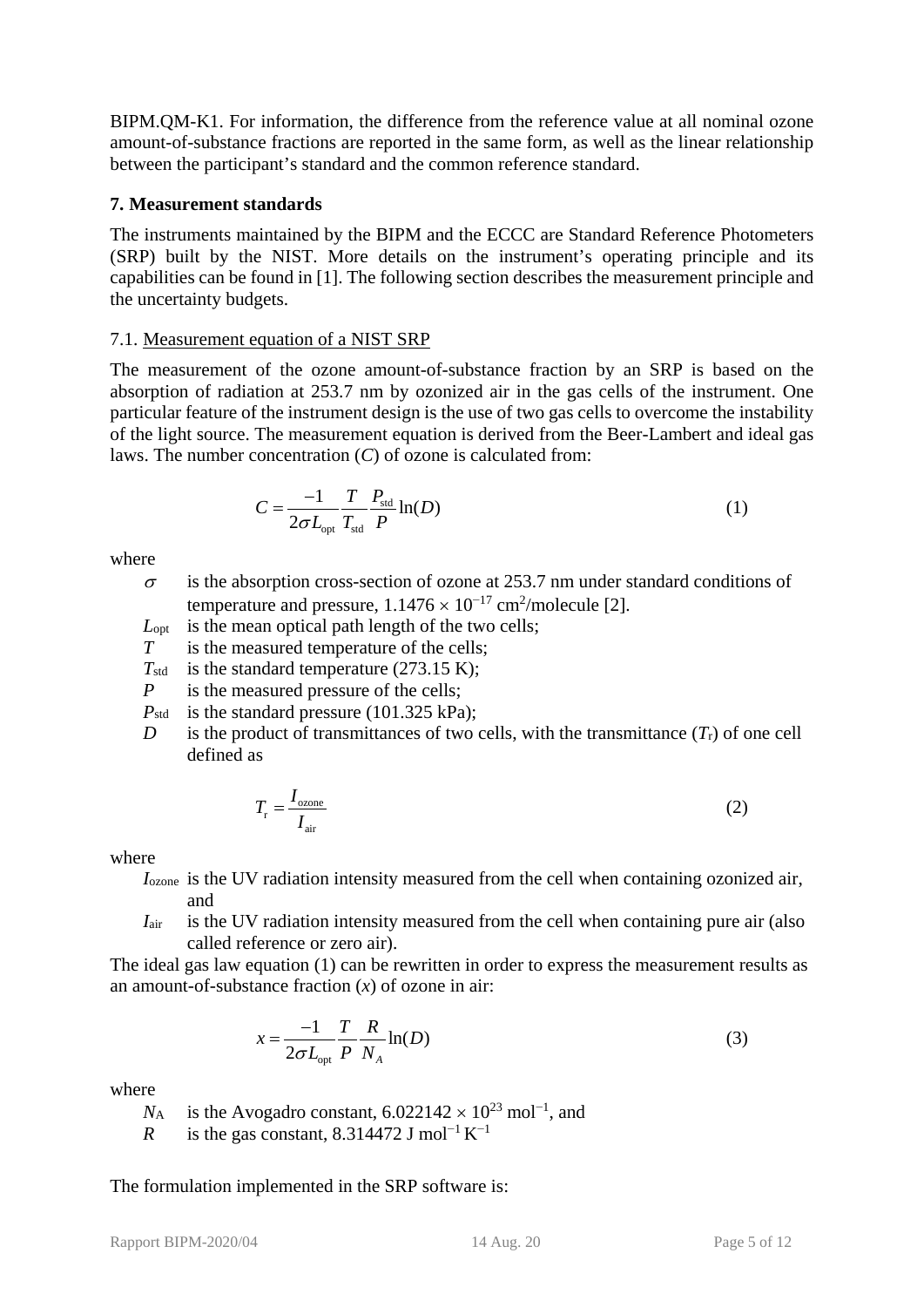$$
x = \frac{-1}{2\alpha_x L_{opt}} \frac{T}{T_{std}} \frac{P_{std}}{P} \ln(D)
$$
 (4)

where

 $\alpha$  is the linear absorption coefficient at standard conditions, expressed in cm<sup>-1</sup>, linked to the absorption cross-section with the relation:

$$
\alpha_{\rm x} = \sigma \frac{N_{\rm A}}{R} \frac{P_{\rm std}}{T_{\rm std}} \tag{5}
$$

#### 7.2. Absorption cross-section for ozone

The linear absorption coefficient under standard conditions  $\alpha_x$  used within the SRP software algorithm is 308.32 cm<sup>-1</sup>. This corresponds to a value for the absorption cross section  $\sigma$  of  $1.1476 \times 10^{-17}$  cm<sup>2</sup>/molecule, rather than the more often quoted  $1.147 \times 10^{-17}$  cm<sup>2</sup>/molecule. In the comparison of two SRP instruments, the absorption cross-section can be considered to have a conventional value and its uncertainty can be set to zero. However, in the comparison of different methods or when considering the complete uncertainty budget of the method, the uncertainty of the absorption cross-section should be taken into account. A consensus value of 2.12 % at a 95 % level of confidence for the uncertainty of the absorption cross-section has been proposed by the BIPM and the NIST in a recent publication [3].

#### 7.3. Condition of the BIPM SRPs

Compared to the original design described in [1], SRP27 and SRP28 have been modified to take into account two biases revealed by the study conducted by the BIPM and the NIST [3]. In 2009, an "SRP upgrade kit" was installed in the instruments, as described in the report [4].

#### 7.4. Uncertainty budget of the common reference BIPM-SRP27

The uncertainty budget for the ozone amount-of-substance fraction in dry air  $(x)$  measured by the instruments BIPM-SRP27 and BIPM-SRP28 in the nominal range 0 nmol/mol to 500 nmol/mol is given in [Table 1.](#page-6-0)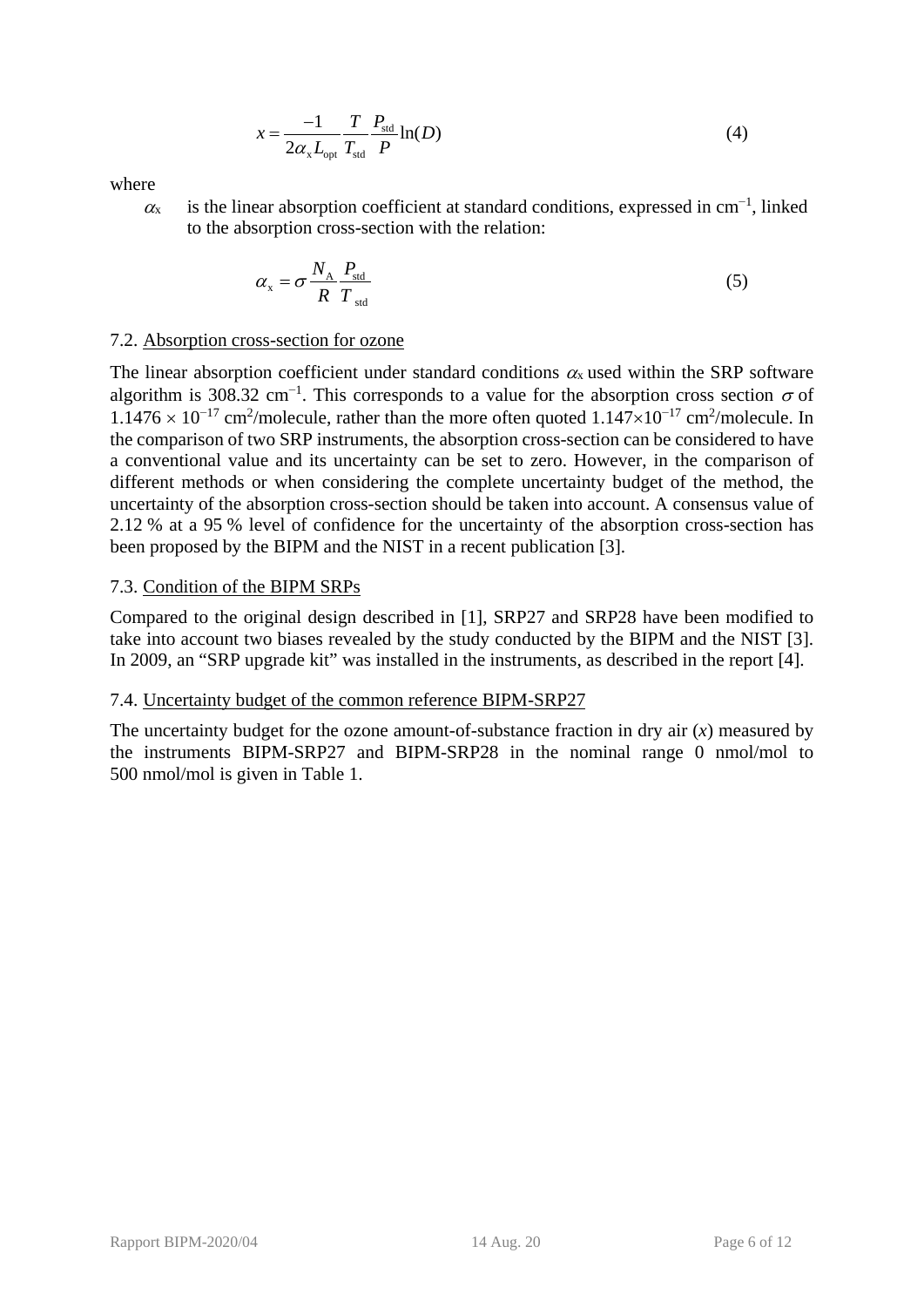<span id="page-6-0"></span>

|                                             | Uncertainty $u(y)$          |                     |                                                     |                                                     | <b>Sensitivity</b>                                   | contribution                                |
|---------------------------------------------|-----------------------------|---------------------|-----------------------------------------------------|-----------------------------------------------------|------------------------------------------------------|---------------------------------------------|
| Component $(y)$                             | <b>Source</b>               | <b>Distribution</b> | <b>Standard</b><br><b>Uncertainty</b>               | <b>Combined</b><br>standard<br>uncertainty<br>u(y)  | coefficient<br>$c_i = \frac{\partial x}{\partial y}$ | to $u(x)$<br>$ c_i  \cdot u(y)$<br>nmol/mol |
|                                             | Measurement<br>scale        | Rectangular         | 0.0006 cm                                           |                                                     |                                                      |                                             |
| <b>Optical Path</b>                         | Repeatability               | Normal              | $0.01$ cm                                           | $0.52$ cm                                           | $\frac{x}{x}$                                        | $2.89 \times 10^{-3}x$                      |
| $L_{\rm opt}$                               | Correction<br>factor        | Rectangular         | $0.52$ cm                                           |                                                     | $L_{\rm opt}$                                        |                                             |
|                                             | Pressure gauge              | Rectangular         | 0.029 kPa                                           |                                                     | $\mathcal{X}$                                        |                                             |
| Pressure P                                  | Difference<br>between cells | Rectangular         | 0.017 kPa                                           | 0.034 kPa                                           | $\boldsymbol{P}$                                     | $3.37 \times 10^{-4}x$                      |
|                                             | Temperature<br>probe        | Rectangular         | 0.03 K                                              | 0.07 K                                              | $\boldsymbol{x}$<br>$\frac{1}{T}$                    | $2.29 \times 10^{-4}x$                      |
| Temperature $T$                             | Temperature<br>gradient     | Rectangular         | 0.058K                                              |                                                     |                                                      |                                             |
| <b>Ratio of</b><br>intensities $D$          | Scaler<br>resolution        | Rectangular         | $8\times10^{-6}$                                    | $1.4 \times 10^{-5}$                                | $\mathcal{X}$                                        | 0.28                                        |
|                                             | Repeatability               | Triangular          | $1.1 \times 10^{-5}$                                |                                                     | $D\ln(D)$                                            |                                             |
| <b>Absorption</b><br>Cross section $\sigma$ | Hearn value                 |                     | $1.22 \times 10^{-19}$<br>cm <sup>2</sup> /molecule | $1.22 \times 10^{-19}$<br>cm <sup>2</sup> /molecule | $\mathcal{X}$<br>$\alpha$                            | $1.06 \times 10^{-2}x$                      |

**Table 1: Uncertainty budget for the SRPs maintained by the BIPM**

As explained in the protocol of the comparison, following this budget the standard uncertainty associated with the ozone amount-of-substance fraction measurement with the BIPM SRPs can be expressed as a numerical equation (numerical values expressed as nmol/mol):

$$
u(x) = \sqrt{(0.28)^2 + (2.92 \times 10^{-3} x)^2}
$$
 (6)

### 7.5. Covariance terms for the common reference BIPM-SRP27

Correlations between the results of two measurements performed at two different ozone amount-of-substance fractions with BIPM-SRP27 were taken into account using the software OzonE. Details about the analysis of the covariance can be found in the protocol. The following expression was applied:

$$
\boldsymbol{u}(\boldsymbol{x}_i, \boldsymbol{x}_j) = \boldsymbol{x}_i \cdot \boldsymbol{x}_j \cdot \boldsymbol{u}_b^2 \tag{7}
$$

where:

$$
u_{\rm b}^2 = \frac{u^2(T)}{T^2} + \frac{u^2(P)}{P^2} + \frac{u^2(L_{\rm opt})}{L_{\rm opt}^2}
$$
 (8)

The value of  $u<sub>b</sub>$  is given by the expression of the measurement uncertainty:  $u<sub>b</sub> = 2.92 \times 10^{-3}$ .

#### 7.6. Condition of the [SRP12](#page-2-1)

The [ECCC](#page-0-0) [SRP12](#page-2-1) was built by the NIST in 1988. It was modified in 2013 to install the same "SRP upgrade kit" as in the two BIPM SRPs.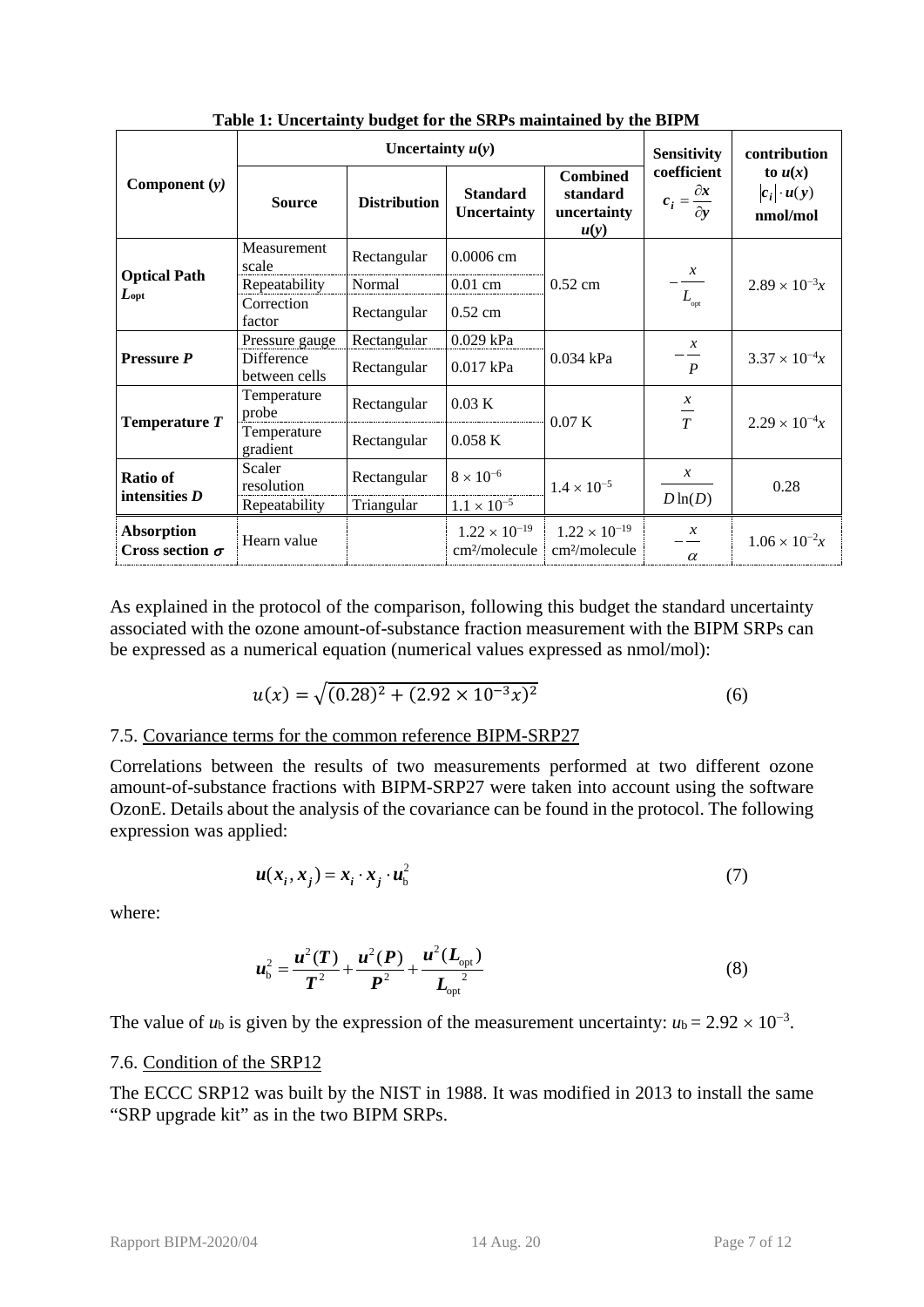#### 7.7. Uncertainty budget of the [SRP12](#page-2-1)

The uncertainty budget for the ozone amount-of-substance fraction in dry air *x* measured by the [ECCC](#page-0-0) standard [SRP12](#page-2-1) in the nominal range 0 nmol/mol to 500 nmol/mol is given in [Table 2.](#page-7-2)

Following this budget, the standard uncertainty associated with the ozone amount-of-substance fraction measurement with the [SRP12](#page-2-1) can be expressed as a numerical equation (numerical values expressed as nmol/mol):

$$
u(x) = \sqrt{(0.28)^2 + (2.92 \times 10^{-3} x)^2}
$$
 (9)

<span id="page-7-2"></span>No covariance term for the [SRP12](#page-2-1) was included in the calculations.

|                                             | Uncertainty $u(y)$          |                     |                                                     |                                                     | <b>Sensitivity</b>                                   | contribution                                |
|---------------------------------------------|-----------------------------|---------------------|-----------------------------------------------------|-----------------------------------------------------|------------------------------------------------------|---------------------------------------------|
| Component $(y)$                             | <b>Source</b>               | <b>Distribution</b> | <b>Standard</b><br><b>Uncertainty</b>               | <b>Combined</b><br>standard<br>uncertainty<br>u(y)  | coefficient<br>$c_i = \frac{\partial x}{\partial y}$ | to $u(x)$<br>$ c_i  \cdot u(y)$<br>nmol/mol |
|                                             | Measurement<br>scale        | Rectangular         | $0.0006$ cm                                         |                                                     |                                                      |                                             |
| <b>Optical Path</b>                         | Repeatability               | Normal              | $0.01$ cm                                           | $0.52$ cm                                           | $\frac{x}{-}$                                        | $2.89 \times 10^{-3}x$                      |
| $L_{opt}$                                   | Correction<br>factor        | Rectangular         | $0.52$ cm                                           | $L_{\text{opt}}$                                    |                                                      |                                             |
|                                             | Pressure gauge              | Rectangular         | 0.029 kPa                                           |                                                     | $\mathcal{X}$                                        |                                             |
| <b>Pressure P</b>                           | Difference<br>between cells | Rectangular         | 0.017 kPa                                           | 0.034 kPa                                           | $\overline{P}$                                       | $3.37 \times 10^{-4}x$                      |
| Temperature T                               | Temperature<br>probe        | Rectangular         | 0.03 K                                              | 0.07K                                               | $\mathcal{X}$<br>$\frac{1}{T}$                       | $2.29 \times 10^{-4}x$                      |
|                                             | Temperature<br>gradient     | Rectangular         | 0.058K                                              |                                                     |                                                      |                                             |
| <b>Ratio of</b><br>intensities $D$          | Scaler<br>resolution        | Rectangular         | $8\times10^{-6}$                                    | $1.4 \times 10^{-5}$                                | $\mathcal{X}$                                        | 0.28                                        |
|                                             | Repeatability               | Triangular          | $1.1 \times 10^{-5}$                                |                                                     | $D\ln(D)$                                            |                                             |
| <b>Absorption</b><br>Cross section $\sigma$ | Hearn value                 |                     | $1.22 \times 10^{-19}$<br>cm <sup>2</sup> /molecule | $1.22 \times 10^{-19}$<br>cm <sup>2</sup> /molecule | $\mathcal{X}$<br>$\alpha$                            | $1.06 \times 10^{-2}x$                      |

*Table 2: Uncertainty budget for the [SRP12](#page-2-1)*

## <span id="page-7-0"></span>**8. Measurement results and uncertainties**

Details of the measurement results, the measurement uncertainties and the standard deviations at each nominal ozone amount-of-substance fraction are given in the form [BIPM.QM-K1-R1-](#page-3-1) [ECCC-20](#page-3-1) (Appendix 1).

## <span id="page-7-1"></span>**9. Differences from the reference values**

For the key comparison BIPM.QM-K1, differences from the reference values were calculated at the twelve nominal ozone amount-of-substance fractions measured, but are only shown in this report at two particular values: 80 nmol/mol and 420 nmol/mol. These values correspond to points 3 and 4 recorded in each comparison. The ozone amount-of-substance fractions measured by the ozone standards can differ from the nominal values because an ozone generator has limited reproducibility. However, as stated in the protocol, the value measured by the common reference SRP27 was expected to be within ±15 nmol/mol of the nominal value. Hence,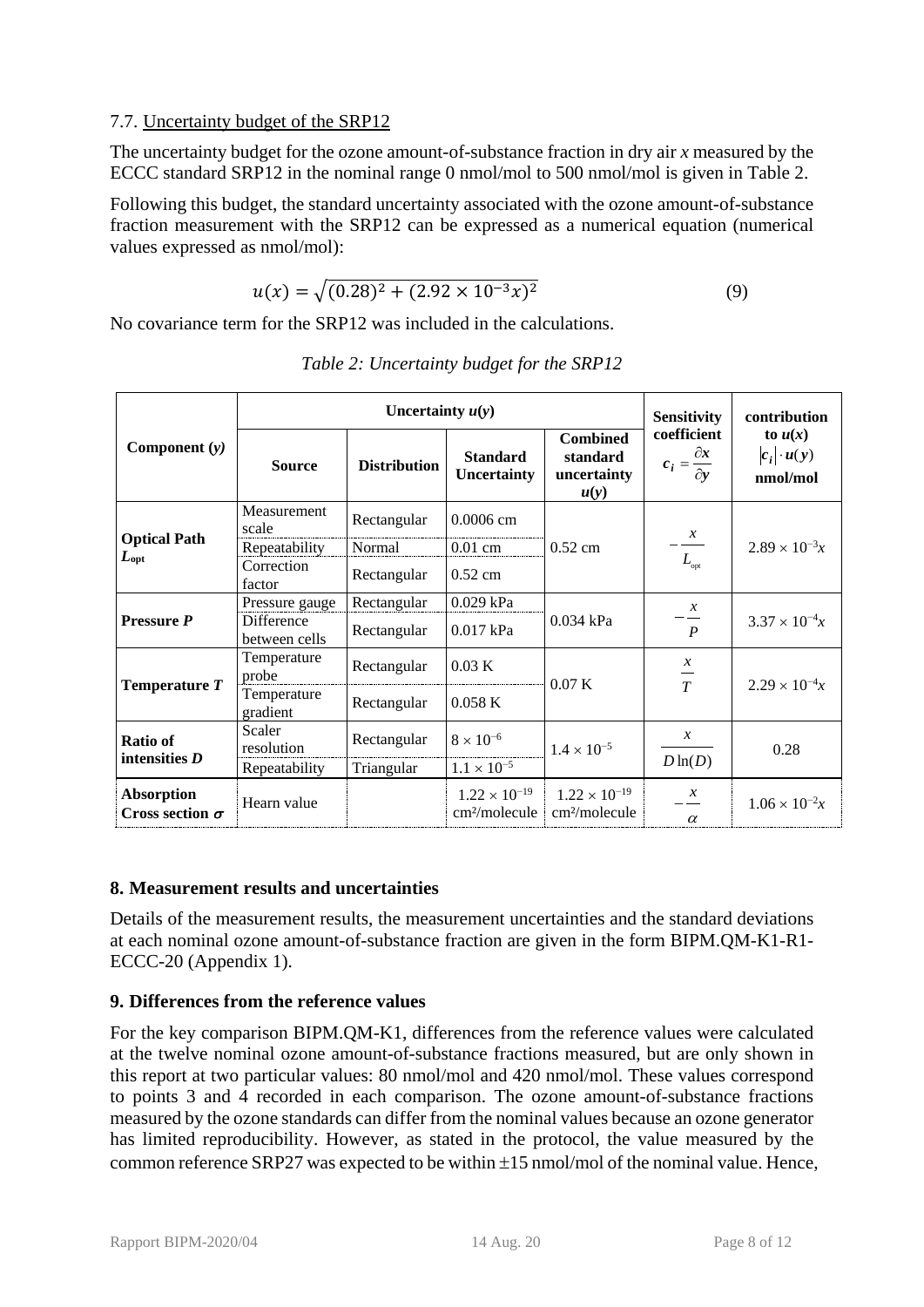it is meaningful to compare the degree of equivalence calculated for all the participants at the same nominal value.

#### 9.1. Definition

The difference from the reference value of the participant  $i$  at a nominal value  $x_{\text{nom}}$  is defined as:

$$
D_i = x_i - x_{\text{SRP27}} \tag{10}
$$

where  $x_i$  and  $x_{SRP27}$  are the measurement result of the participant *i* and of SRP27 at the nominal value *x*nom.

Its associated standard uncertainty is:

$$
u(D_i) = \sqrt{u_i^2 + u_{SRP27}^2}
$$
 (11)

where *u<sub>i</sub>* and *u*SRP27 are the measurement uncertainties of the participant *i* and of SRP27 respectively.

#### 9.2. Values

The differences from the reference values and their uncertainties calculated in the form [BIPM.QM-K1-R1-ECCC-20](#page-3-1) are reported in [Table 3](#page-8-0) below. Corresponding graphs of equivalence are given in [Figure 1.](#page-9-1) The expanded uncertainties are calculated with a coverage factor  $k = 2$ .

<span id="page-8-0"></span>*Table 3 : Differences from the reference values of the [ECCC](#page-0-0) at the nominal ozone amount-of-substance fractions 80 nmol/mol and 420 nmol/mol*

| Nom value | $x_i$          | $u_i/$ | $x$ SRP27/ | $\mu$ SRP27/ | $\mathbf{D}_i$ /<br>$\pmod{mod}$ $\pmod{mod}$ $\pmod{modmod}$ $\pmod{modmod}$ $\pmod{mod}$ $\pmod{mod}$ $\pmod{mod}$ | $u(D_i)$ / | $U(D_i)$ / |
|-----------|----------------|--------|------------|--------------|----------------------------------------------------------------------------------------------------------------------|------------|------------|
|           | 80 79.07       | 0.36   | 78.67      | 0.36         | 0.39                                                                                                                 | 0.51       | 1.03       |
|           | 420   $422.17$ | 1.26   | 421.27     | 1.26         | 0.91                                                                                                                 | 179        | 3.57       |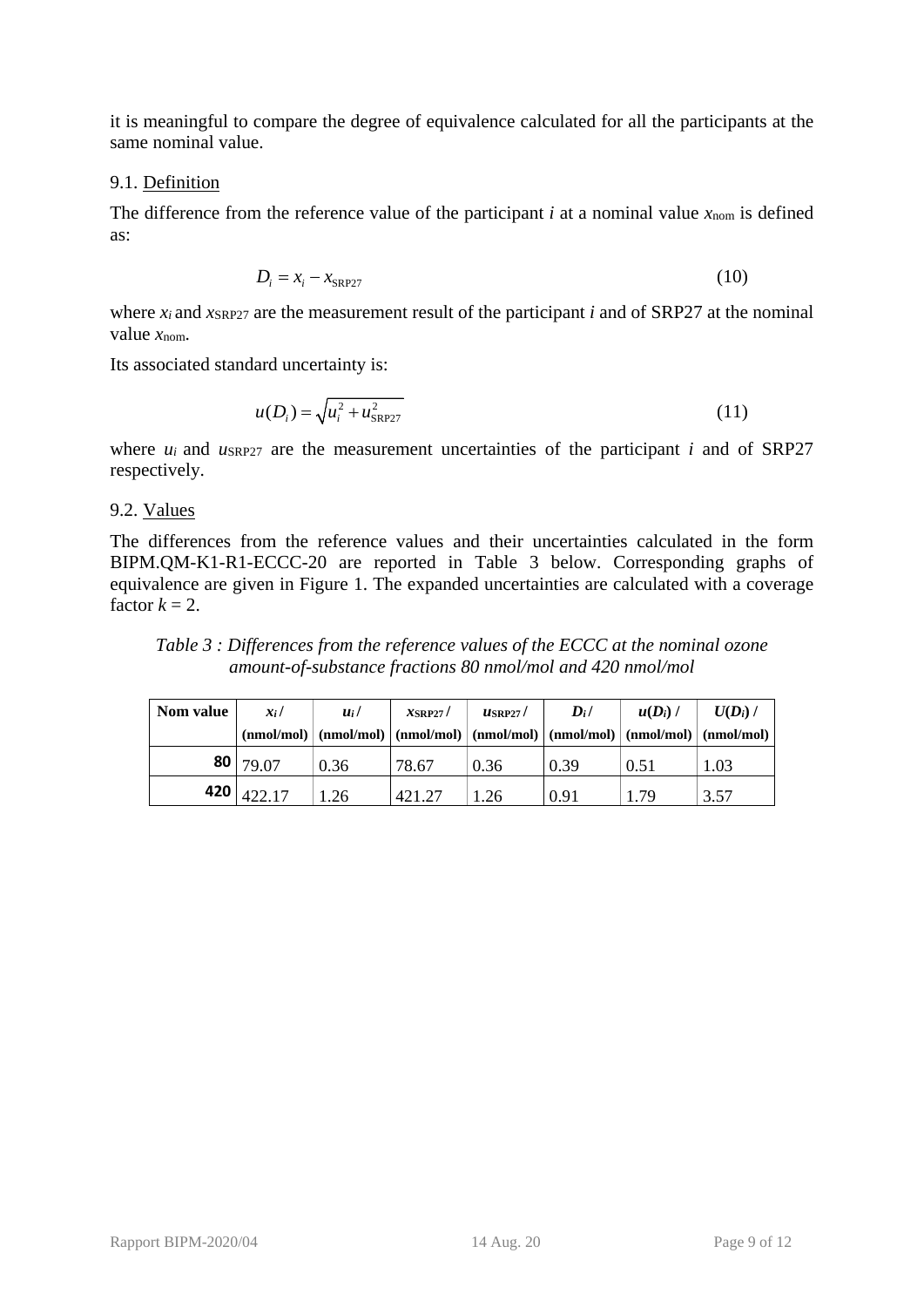

<span id="page-9-1"></span>*Figure 1: Graphs of equivalence of the [ECCC](#page-0-0) at the two nominal ozone amount-of-substance fractions 80 nmol/mol and 420 nmol/mol* 

The differences between the [ECCC](#page-0-0) standard and the common reference standard BIPM SRP27 indicate agreement between both standards.

#### <span id="page-9-0"></span>**10. Analysis of the measurement results by generalized least-square regression**

The relationship between two ozone photometers was evaluated with a generalized least-square regression fit performed on the two sets of measured ozone amount-of-substance fractions, taking into account standard measurement uncertainties. To this end, the software package OzonE was used. This software, which is documented in a publication [5], is an extension of the previously used software B\_Least, recommended by the ISO standard 6143:2001 [6]. OzonE allows users to account for correlations between measurements performed with the same instrument at different ozone amount-of-substance fractions.

In a direct comparison, a linear relationship between the ozone amount-of-substance fractions measured by SRP*n* and SRP27 is obtained:

$$
x_{\text{SRP}_n} = a_0 + a_1 x_{\text{SRP27}} \tag{12}
$$

The associated uncertainties on the slope  $u(a_1)$  and the intercept  $u(a_0)$  are given by OzonE, as well as the covariance between them and the usual statistical parameters to validate the fitting function.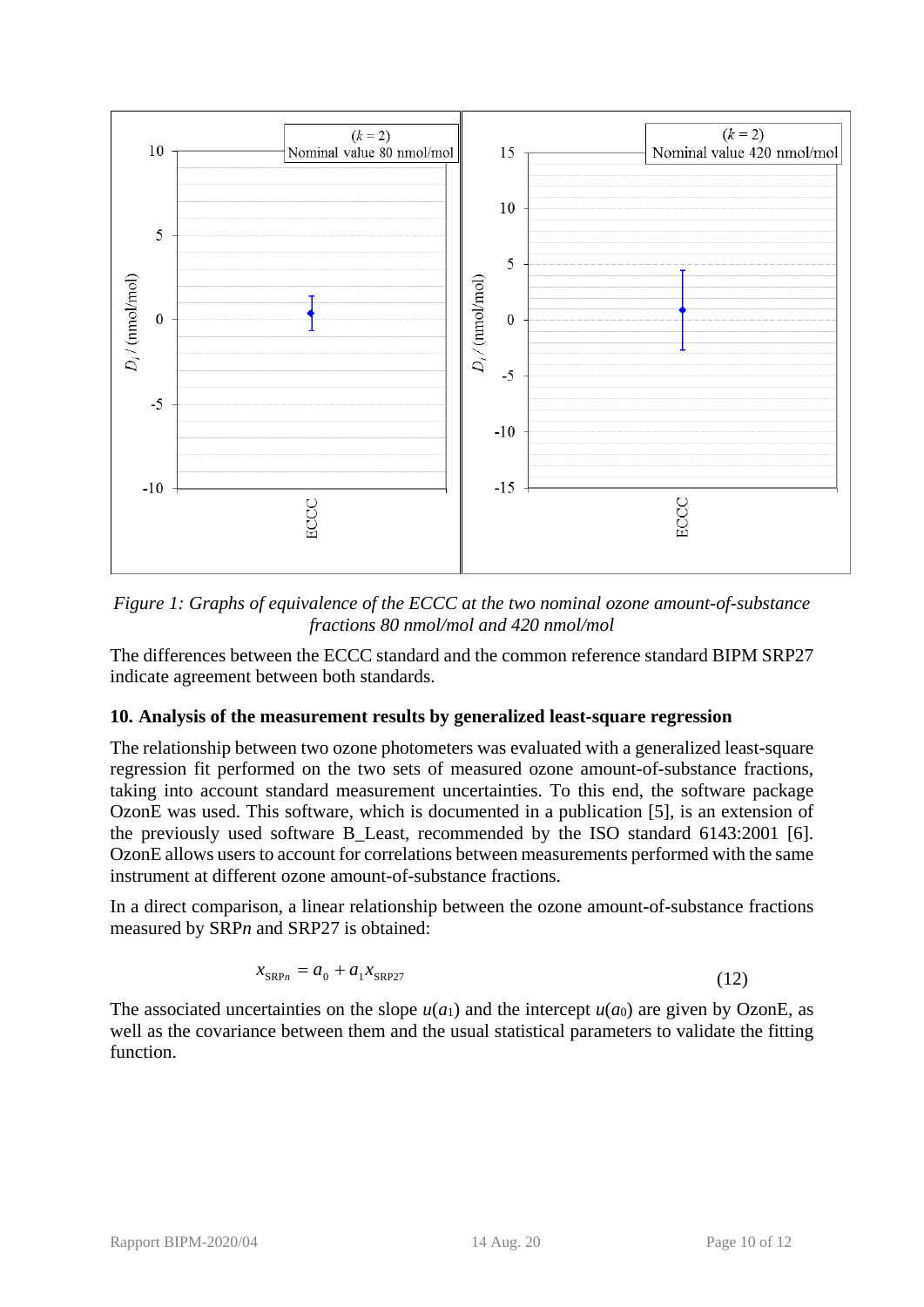#### 10.1. Least-square regression results

The relationship between [SRP12](#page-2-1) and SRP27 is:

$$
x_{\rm SRP12} = 1.0014x_{\rm SRP27} + 0.24\tag{13}
$$

The standard uncertainties on the parameters of the regression are  $u(a_1) = 0.0033$  for the slope and  $u(a_0) = 0.22$  nmol/mol for the intercept. The covariance between the two parameters is  $cov(a_0, a_1) = -2.02 \times 10^{-4}$  nmol/mol.

The least-square regression statistical parameters confirm the appropriate choice of a linear relation, with a sum of the squared deviations (SSD) of 0.14 and a goodness of fit (GoF) equal to 0.14.

To assess the agreement of the standards from equation 10, the difference between the calculated slope value and unity, and the intercept value and zero, together with their measurement uncertainties need to be considered. In the comparison, the value of the intercept is consistent with an intercept of zero, considering the uncertainty in the value of this parameter; i.e  $|a_0| < 2u(a_0)$ , and the value of the slope is consistent with a slope of 1; i.e.  $|1 - a_1| < 2 u(a_1)$ .

## **11. History of comparisons between BIPM SRP27, SRP28 and [ECCC](#page-0-0) [SRP12](#page-2-1)**

Although [ECCC](#page-0-0) [SRP12](#page-2-1) was one of the first SRPs built by the NIST, this is the first comparison ever performed between this instrument and the BIPM SRPs. The history of comparisons between the two BIPM SRPs can be found in previous reports of the comparison BIPM.QM-K1 [\(https://www.bipm.org/kcdb/comparison?id=1428\)](https://www.bipm.org/kcdb/comparison?id=1428).

## **12. Conclusion**

A comparison was performed between the ozone reference standards of the [ECCC](#page-0-0) and of the BIPM. The instruments were compared over a nominal ozone amount-of-substance fraction range of 0 nmol/mol to 500 nmol/mol. Results of this comparison indicated good agreement between both standards.

## **13. References**

- [1] Paur R.J., Bass A.M., Norris J.E. and Buckley T.J. National Institute of Standards and Technology 2003 Standard Reference Photometer for the Assay of Ozone in calibration Atmospheres *NISTIR* **6963** (Gaithersburg: N I o S a Technology) p 65
- [2] ISO 13964 : 1996 Ambient air Determination of ozone Ultraviolet photometric method (International Organization for Standardization)
- [3] Viallon J., Moussay P., Norris J.E., Guenther F.R. and Wielgosz R.I., 2006, A study of systematic biases and measurement uncertainties in ozone mole fraction measurements with the NIST Standard Reference Photometer, *Metrologia*, **43**, 441- 450,
- [4] Viallon J., Moussay P., Idrees F. and Wielgosz R.I. BIPM 2010 Upgrade of the BIPM Standard Reference Photometers for Ozone and the effect on the on-going key comparison BIPM.QM-K1 **Rapport BIPM-2010/07** p 16
- [5] Bremser W., Viallon J. and Wielgosz R.I., 2007, Influence of correlation on the assessment of measurement result compatibility over a dynamic range, *Metrologia*, **44**, 495-504,
- [6] ISO 6143.2 : 2001 Gas analysis Determination of the composition of calibration gas mixtures - Comparison methods (International Organization for Standardization)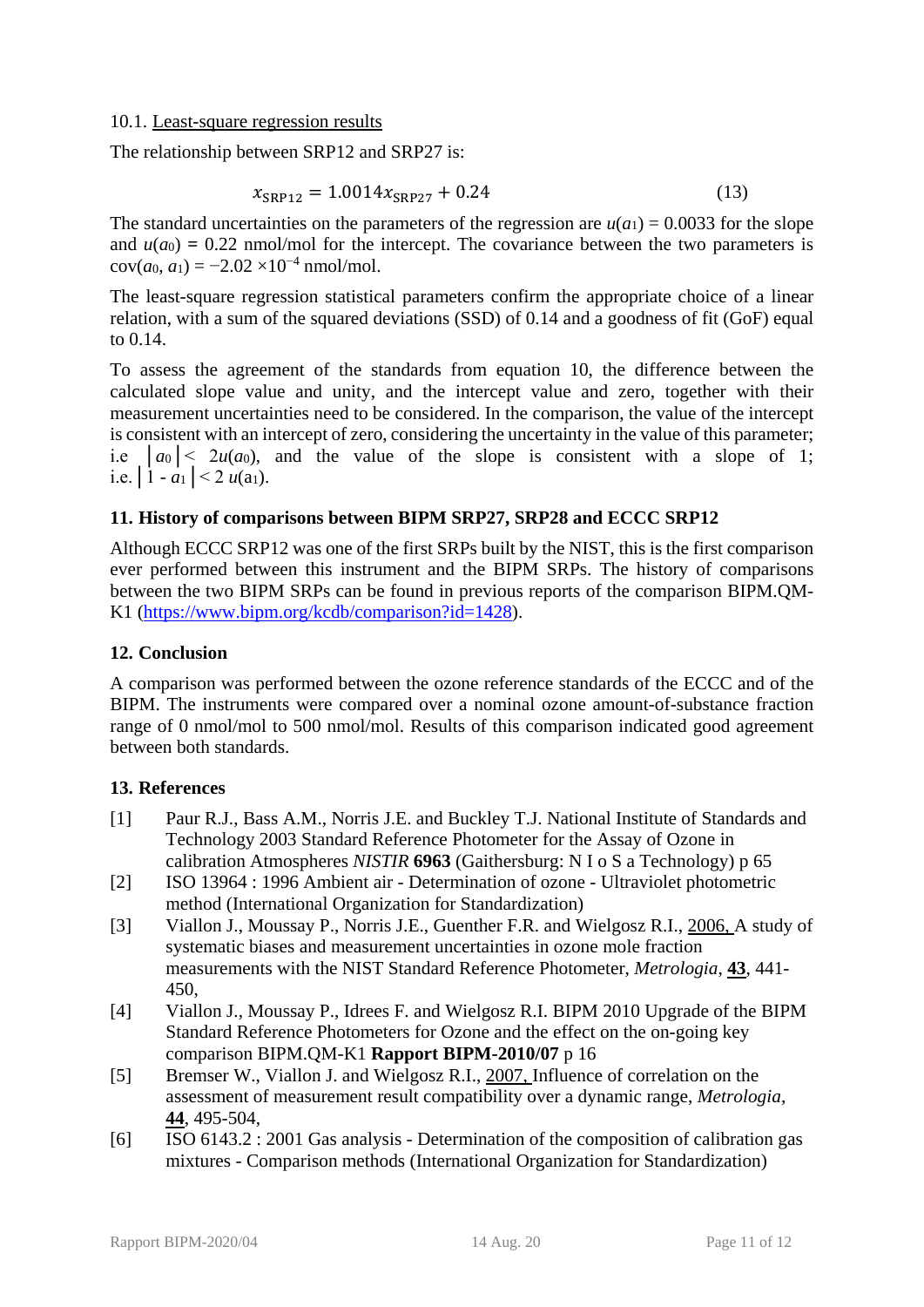# **Appendix 1 - Form [BIPM.QM-K1-R1-ECCC-20](#page-3-1)**

See next pages.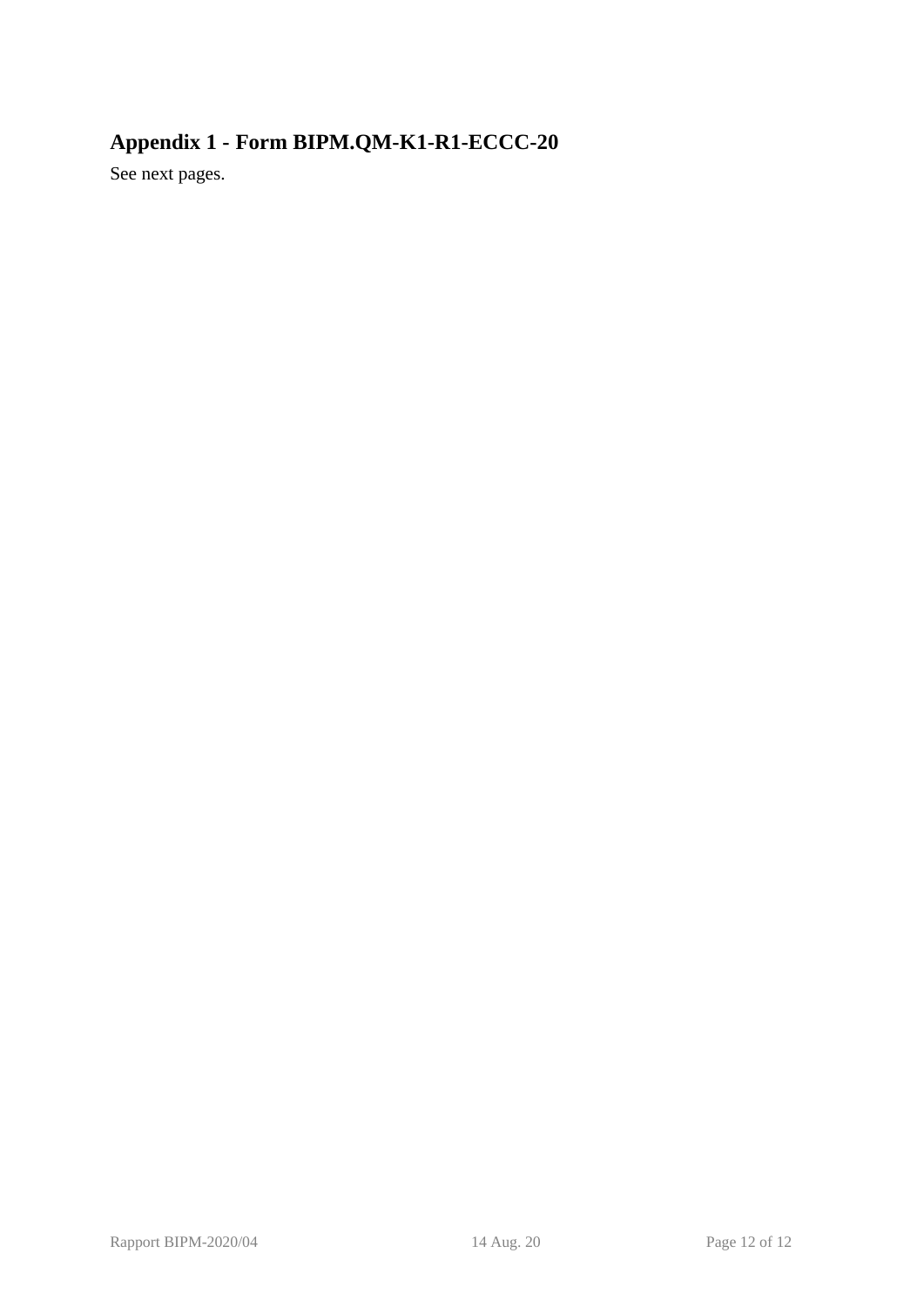## **OZONE COMPARISON RESULT - PROTOCOL A - DIRECT COMPARISON**

| <b>Participating institute information</b>             |                                              |  |  |  |  |
|--------------------------------------------------------|----------------------------------------------|--|--|--|--|
| <b>Institute</b>                                       | <b>Environment and Climate Change Canada</b> |  |  |  |  |
| 335 River Road, Ottawa, ON<br><b>Address</b><br>Canada |                                              |  |  |  |  |
| <b>Contact</b>                                         | <b>Claude Joanisse</b>                       |  |  |  |  |
| <b>Email</b>                                           | Claude.Joanisse@Canada.ca                    |  |  |  |  |
| Telephone                                              | 613-991-4052                                 |  |  |  |  |

| Instruments information |                                                       |                   |  |  |  |  |  |
|-------------------------|-------------------------------------------------------|-------------------|--|--|--|--|--|
|                         | <b>Reference Standard</b><br><b>National Standard</b> |                   |  |  |  |  |  |
| <b>Manufacturer</b>     | <b>NIST</b>                                           | <b>NIST</b>       |  |  |  |  |  |
| <b>Type</b>             | <b>SRP</b>                                            | <b>SRP</b>        |  |  |  |  |  |
| Serial number           | <b>SRP27</b>                                          | SRP <sub>12</sub> |  |  |  |  |  |

## **Content of the report**

page 1 general informations<br>page 2 comparison results comparison results page 3 measurements results page 4 comparison description page 5 uncertainty budgets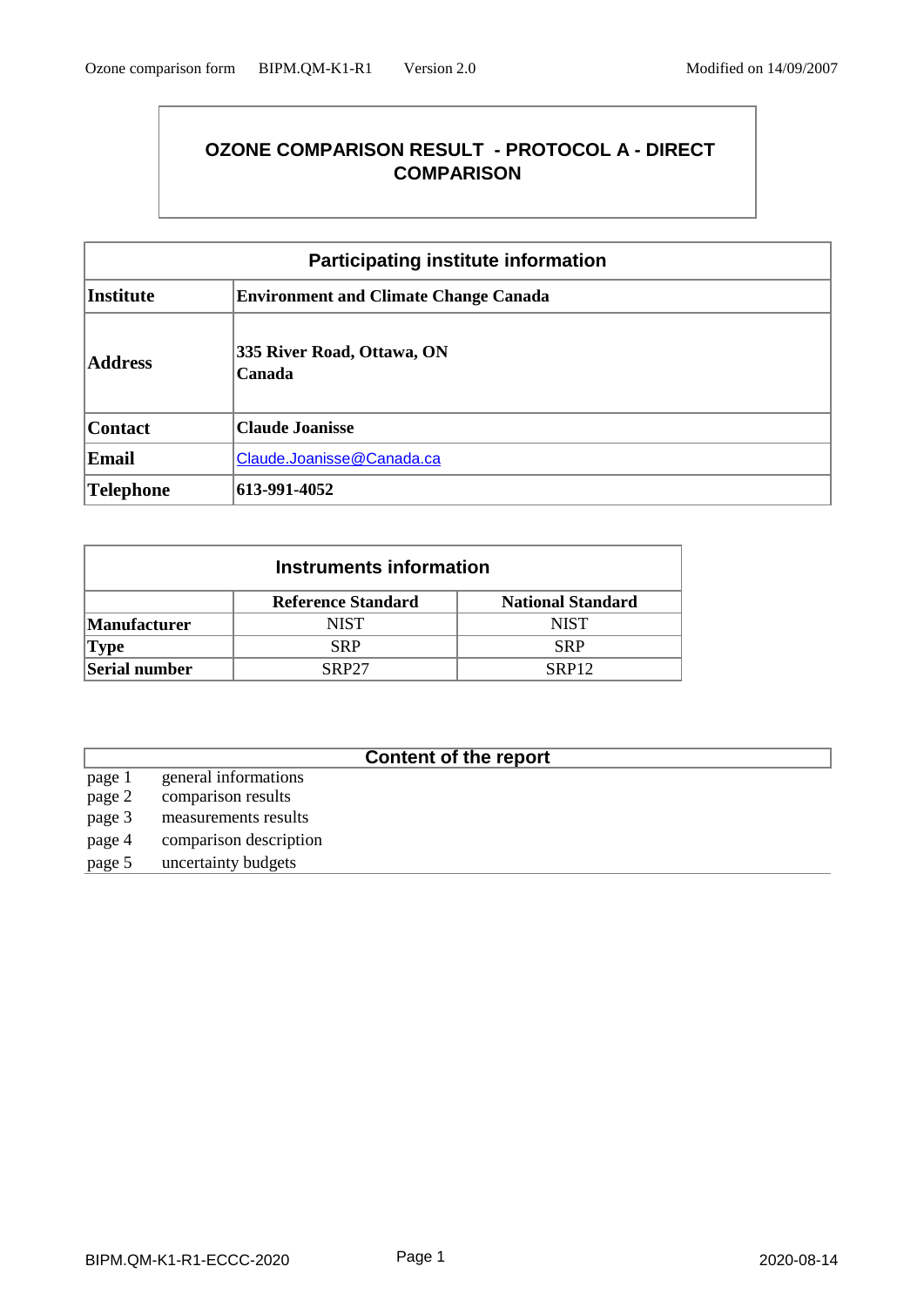## **comparison reference standard (RS) - national standard (NS)**

| Operator                         | <b>F.IDREES</b>  | Location                      | BIPM/CHEM09      |
|----------------------------------|------------------|-------------------------------|------------------|
| Comparison begin date /<br>∣time | 2020-02-06 10:04 | Comparison end date /<br>time | 2020-02-06 12:10 |

## **Comparison results**

## **Equation**

 $x_{\text{NS}} = a_{\text{NS}}$ ,  $R_s x_{\text{RS}} + b_{\text{NS}}$ ,  $R_s$ 

#### **Least-square regression parameters**

| $a_{\text{TS,RS}}$ | $u$ (a <sub>TS,RS</sub> ) | $b_{\text{TS,RS}}$ | $u(b_{\text{TS,RS}})$<br>$(nmol/mol)$ $(nmol/mol)$ | u(a,b)        |
|--------------------|---------------------------|--------------------|----------------------------------------------------|---------------|
| 1.0014             | 0.0033                    | 0.24               | 0.22                                               | $-2.02E - 04$ |

*(Least-square regression parameters will be computed by the BIPM using the sofwtare OzonE v2.0)*

### **Degrees of equivalence at 80 nmol/mol and 420 nmol/mol:**

| Nom value  | $\boldsymbol{D}_i$ | $u(D_i)$   | $U(D_i)$   |
|------------|--------------------|------------|------------|
| (nmol/mol) | (nmol/mol)         | (nmol/mol) | (nmol/mol) |
| 80         | 0.39               | 0.51       | 1.03       |
| 420        | 0.91               | 1.79       | 3.57       |

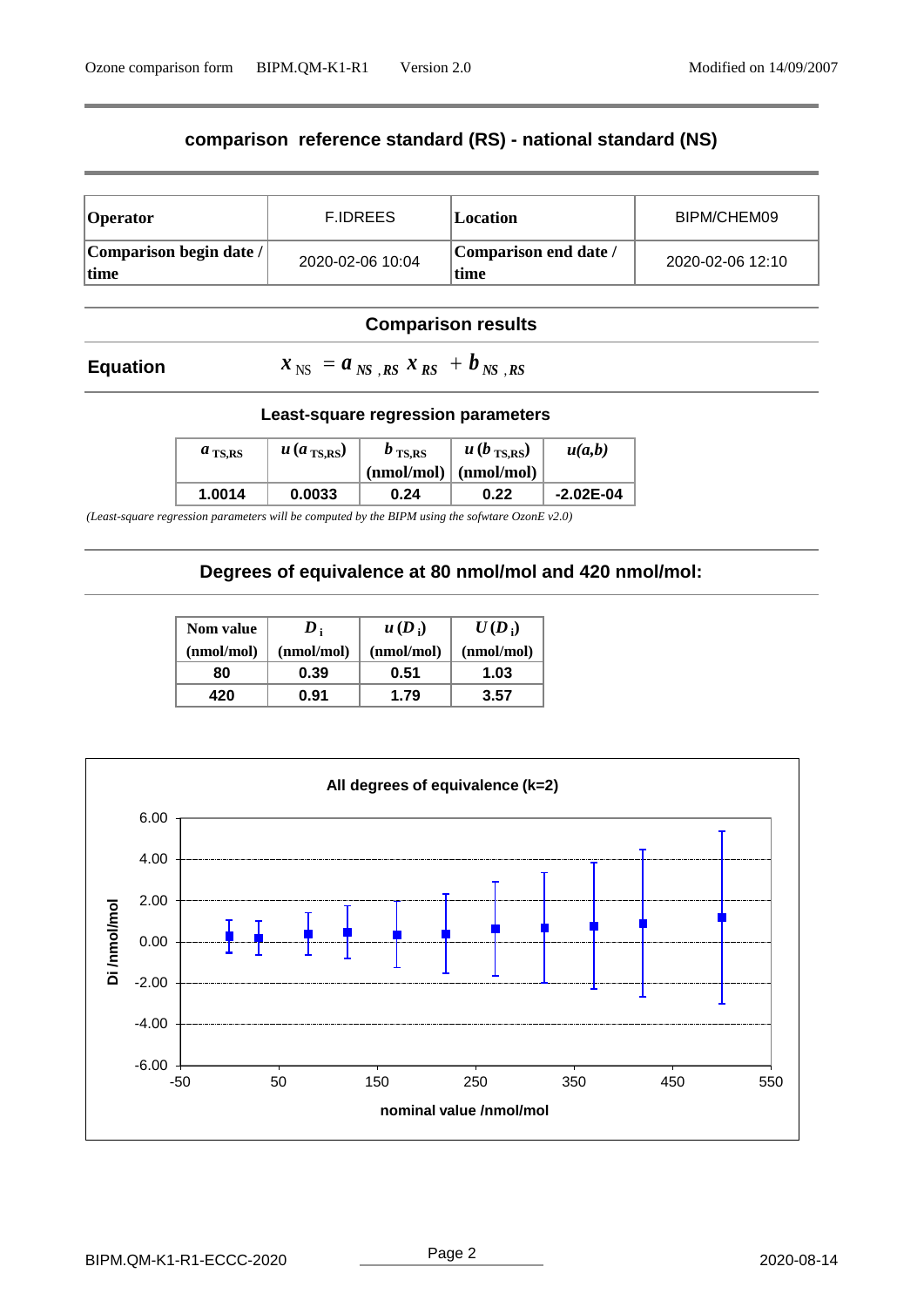| <b>Measurement results</b> |                                |                      |                         |                      |                        |                                |
|----------------------------|--------------------------------|----------------------|-------------------------|----------------------|------------------------|--------------------------------|
|                            | <b>Reference Standard (RS)</b> |                      |                         |                      | National standard (NS) |                                |
| <b>Nominal</b><br>value    | $X_{RS}$<br>nmol/mol           | $S_{RS}$<br>nmol/mol | $u(x_{RS})$<br>nmol/mol | $x_{NS}$<br>nmol/mol | $S_{NS}$<br>nmol/mol   | $u(x_{\text{NS}})$<br>nmol/mol |
| $\bf{0}$                   | $-0.03$                        | 0.23                 | 0.28                    | 0.22                 | 0.19                   | 0.28                           |
| 220                        | 212.80                         | 0.43                 | 0.68                    | 213.19               | 0.18                   | 0.68                           |
| 80                         | 78.67                          | 0.32                 | 0.36                    | 79.07                | 0.16                   | 0.36                           |
| 420                        | 421.27                         | 0.55                 | 1.26                    | 422.17               | 0.35                   | 1.26                           |
| 120                        | 122.44                         | 0.20                 | 0.45                    | 122.92               | 0.11                   | 0.46                           |
| 320                        | 308.57                         | 0.31                 | 0.94                    | 309.26               | 0.20                   | 0.95                           |
| 30                         | 30.16                          | 0.35                 | 0.29                    | 30.36                | 0.10                   | 0.29                           |
| 370                        | 358.17                         | 0.31                 | 1.08                    | 358.95               | 0.23                   | 1.08                           |
| 170                        | 169.16                         | 0.29                 | 0.57                    | 169.51               | 0.15                   | 0.57                           |
| 500                        | 497.11                         | 0.22                 | 1.48                    | 498.29               | 0.32                   | 1.48                           |
| 270                        | 259.34                         | 0.31                 | 0.81                    | 259.97               | 0.20                   | 0.81                           |
| 0                          | $-0.15$                        | 0.19                 | 0.28                    | 0.14                 | 0.15                   | 0.28                           |

| <b>Degrees of Equivalence</b> |            |                    |            |            |  |  |
|-------------------------------|------------|--------------------|------------|------------|--|--|
| Point                         | Nom value  | $\boldsymbol{D}_1$ | $u(D_i)$   | $U(D_i)$   |  |  |
| <b>Number</b>                 | (nmol/mol) | (nmol/mol)         | (nmol/mol) | (nmol/mol) |  |  |
| 1                             | 0          | 0.26               | 0.40       | 0.79       |  |  |
| $\mathbf{2}$                  | 220        | 0.40               | 0.96       | 1.93       |  |  |
| 3                             | 80         | 0.39               | 0.51       | 1.03       |  |  |
| 4                             | 420        | 0.91               | 1.79       | 3.57       |  |  |
| 5                             | 120        | 0.47               | 0.64       | 1.29       |  |  |
| 6                             | 320        | 0.69               | 1.34       | 2.67       |  |  |
| 7                             | 30         | 0.20               | 0.42       | 0.83       |  |  |
| 8                             | 370        | 0.78               | 1.53       | 3.07       |  |  |
| 9                             | 170        | 0.36               | 0.80       | 1.61       |  |  |
| 10                            | 500        | 1.19               | 2.09       | 4.19       |  |  |
| 11                            | 270        | 0.63               | 1.14       | 2.29       |  |  |
| 12                            | 0          | 0.29               | 0.40       | 0.79       |  |  |

Covariance terms in between two measurement results of each standard

Equation  $u(x_i, x_j) = \alpha \cdot x_i \cdot x_j$ 

| Value of $\alpha$ for the reference standard | 8.53E-06     |
|----------------------------------------------|--------------|
| Value of $\alpha$ for the national standard  | $0.00E + 00$ |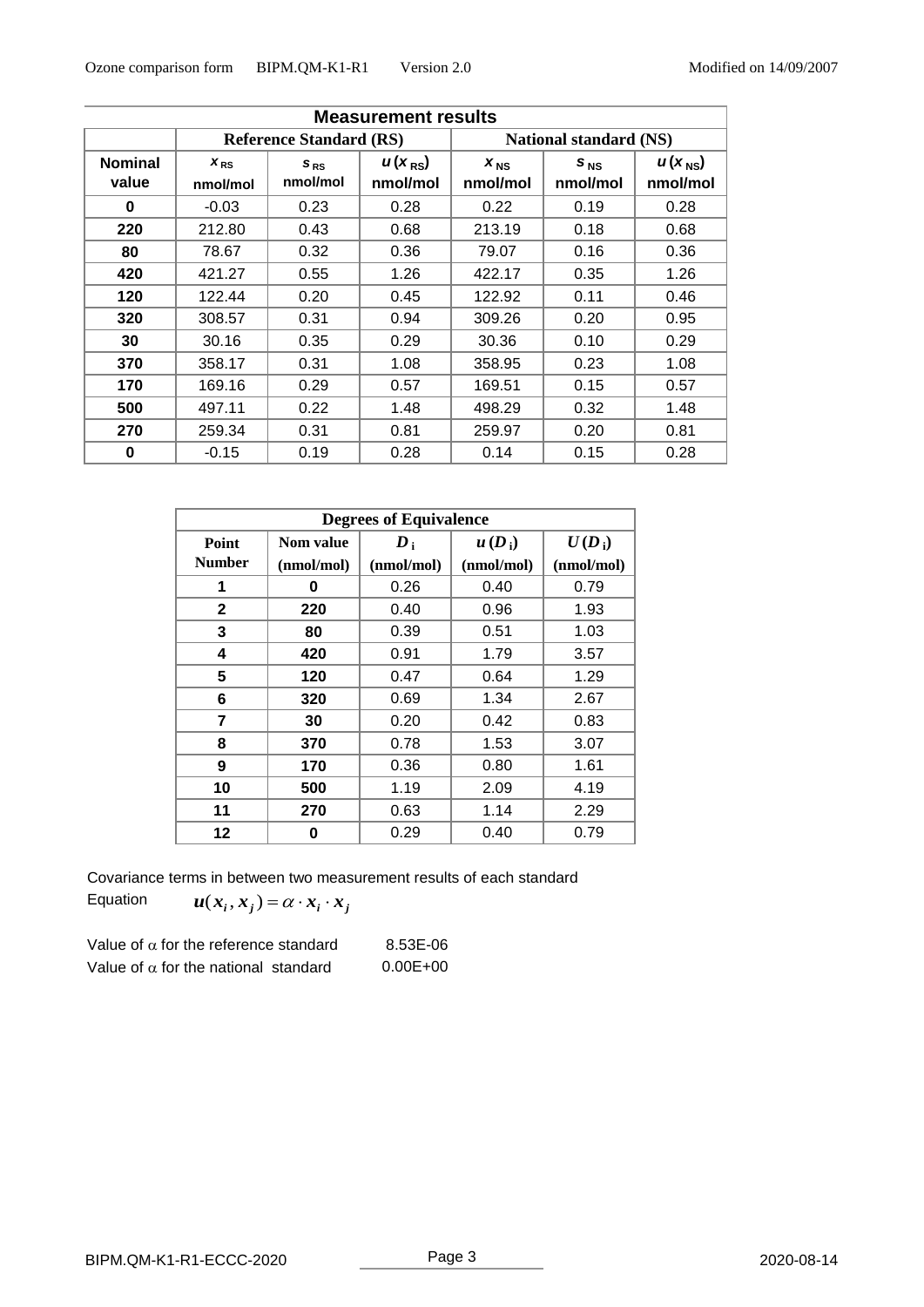| <b>Comparison conditions</b>                                 |                                           |
|--------------------------------------------------------------|-------------------------------------------|
| Ozone generator manufacturer                                 | <b>Environics</b>                         |
| Ozone generator type                                         | <b>Model 6100</b>                         |
| Ozone generator serial number                                | 3428                                      |
| Room temperature(min-max) / $\rm{^{\circ}C}$                 | $23.3 - 23.4$                             |
| Room pressure (min-max) / hpa                                | $1012.1 - 1012.7$                         |
| Zero air source                                              | oil free compressor + dryer + Aadco 737-R |
| Reference air flow rate $(L/min)$                            | 15                                        |
| Sample flow rate $(L/min)$                                   | 10                                        |
| Instruments stabilisation time                               | $> 8$ hours                               |
| Instruments acquisition time /s (one measurement)            | 5                                         |
| Instruments averaging time /s                                | 5                                         |
| Total time for ozone conditioning                            | $>$ 24 hours                              |
| Ozone mole fraction during conditioning (nmol/mol)           | 700 nmol/mol                              |
| Comparison repeated continualy (Yes/No)                      | Yes                                       |
| If no, ozone mole fraction in between the comparison repeats |                                           |
| Total number of comparison repeats realised                  | 31                                        |
| Data files names and location                                | U:\Gas\2020\C-A1.1.1\Data\                |
| c200203001.xls to c200205012.xls                             |                                           |

## **Instruments checks and adjustments**

## **Reference Standard**

Adjustments and/or checks performed as described in CHEM-GAS-T-01 technical procedure

## **National Standard**

Adjustments and/or checks performed as described in CHEM-GAS-T-01 technical procedure